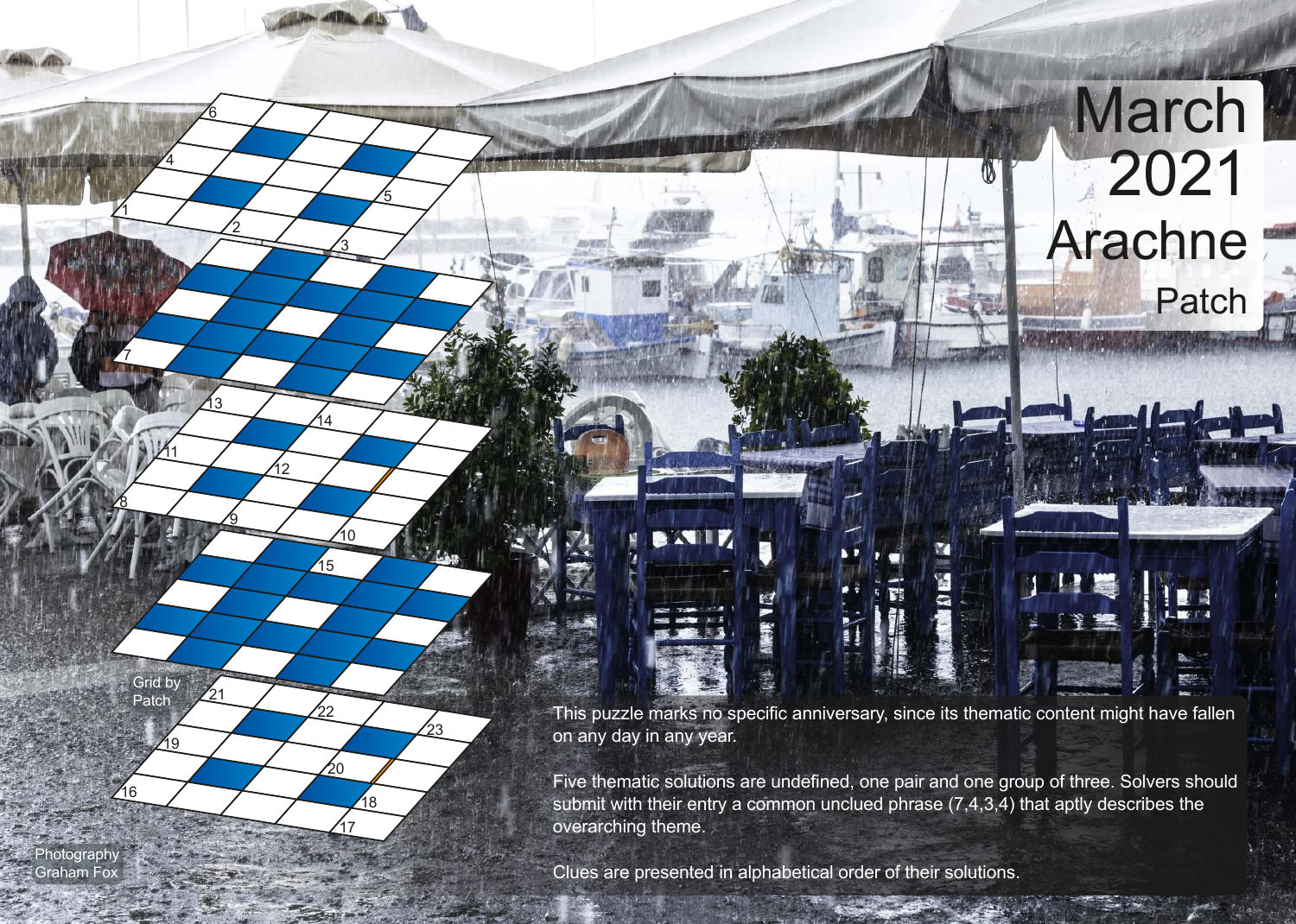| <b>MON</b>                                                        | <b>TUES</b>                                                                     | <b>WED</b>                                                        | <b>THURS</b>                                       | <b>FRI</b>                                                                 | <b>SAT</b>                                                  | <b>SUN</b>                                    |
|-------------------------------------------------------------------|---------------------------------------------------------------------------------|-------------------------------------------------------------------|----------------------------------------------------|----------------------------------------------------------------------------|-------------------------------------------------------------|-----------------------------------------------|
| 1 18to, 17up                                                      | 2 <sub>5dn</sub>                                                                | 3 <sub>4ac</sub>                                                  | $4$ 1ac                                            | 5 <sub>14up</sub>                                                          | $6$ 21to, 16ac-3                                            | 721up                                         |
| Beasts mauled 23ba (6)                                            | Stink over return of 4aw<br>and $11aw(5)$                                       | Old dons go through<br>valley (5)                                 | Stays to oust leader of<br>rebellious subgroup (5) | Father briefly married<br>mother of 4aw or 11aw $(3)$ Used leg slips $(7)$ |                                                             | Grasp Rita's middle<br>finger? $(5)$          |
| 8 11ac, 8ac                                                       | $9_{13ac}$                                                                      | $10$ 23to, 17ba-3                                                 | $11$ 23ba                                          | 12 <sub>23up</sub>                                                         | 13 <sub>19up</sub>                                          | $14$ $_{7up,1aw}$<br>Collins                  |
| Soft hair and, for some,<br>pronounced feet of 4aw<br>or 11aw (9) | 11aw reviewed American<br>video game (5)                                        | Chart-topping<br>trumpeter's editing<br>saucy medical books (7)   | 11aw who undoubtedly<br>entertains! (5)            | 11aw from Hull, last of<br>many $(5)$                                      | Playful model Claudia<br>ignoring answers (5)               | Mock rich mate after<br>banks foreclosed (6)  |
| $15$ $_{8}$                                                       | 16s                                                                             | $17_{15d,22to}$                                                   | 18 <sub>20ba</sub>                                 | 19 <sub>10aw</sub>                                                         | $20z_d$                                                     | 21 <sub>2aw</sub>                             |
| Try and swim<br>backwards (2-3)                                   | Finally stop you<br>dancing for 11aw (3)                                        | 4aw females playing<br>cards $(6)$                                | The sound of<br>substantial wind (4)               | Head of Sony dismisses<br>music producers (5)                              | Bashes those who relish<br>three undefined<br>answers (5)   | Regularly more obtuse<br>after retirement (5) |
| 22 <sub>3aw</sub>                                                 | 23 <sub>6ac</sub>                                                               | $24$ 9aw                                                          | $25_{12d}$                                         | $26$ 12up                                                                  | 27                                                          | 28                                            |
| Key times for 4aw (5)                                             | Famous 11aw, one of<br>five developing<br>immunity after leaving<br>college (5) | Single women taking<br>part in nude wrestling $(5)$ setters $(3)$ | Small, articulate                                  | Abrupt cry of 11aw in<br>court (3)                                         | Day 8<br>11ac, 8ac (9)<br>Drawing by Frank Paul<br>Mar 2021 |                                               |
| 29                                                                | 30                                                                              | 31                                                                |                                                    |                                                                            |                                                             |                                               |
|                                                                   |                                                                                 |                                                                   |                                                    |                                                                            |                                                             |                                               |